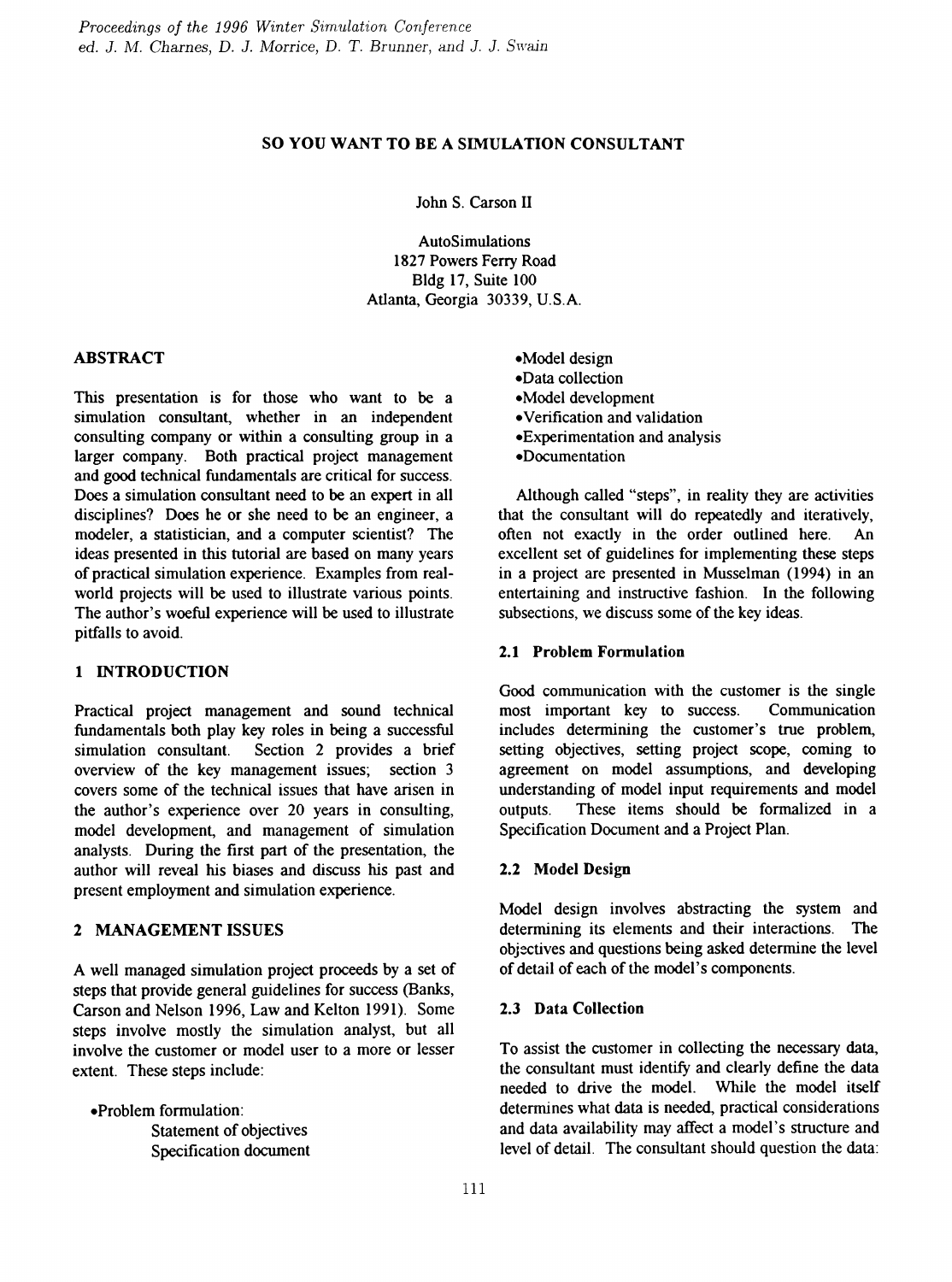How was it collected? How was it measured? Are their outliers that do not make sense? Has the process fundamentally changed since the data was collected?

### 2.4 Model Development

Keep the model as simple as possible. Any complexity introduced should be related to project objectives; without it, it would be impossible to address one of the questions being asked. Always keep in mind that the project goal is not to get the model running, but to provide possible solutions and insights into the customer's problem.

## 2.5 Verification and Validation

To verify the model, the analyst attempts to confirm that it works as intended. A good test for model robustness is to make as many runs as computer time allows, as soon as the model is running, over different random number streams and scenarios; a quick check for reasonableness of key outputs and re-running the scenarios with errors to make fixes is a powerful way to move in the direction of model accuracy. If the model runs perfectly, you haven't tested it enough.

To validate the model, the analyst involves the customer to assure, within reasonable accuracy, that the model corresponds to the real world system, or for new systems, meets customer expectations. Before validation, the model must be updated with the customer's most recent and accurate data.

Keys to success include regular model reviews with all members of the customer's team, controlling (and minimizing) changes in scope and assumptions, and most importantly, quick fixes for any perceived problems. If the customer thinks it's a mistake, it is.

## 2.6 Experimentation and Analysis

Conduct experimentation with the Base Model as early as possible, even before the model is complete. Early feedback keeps the customer's attention. Capture numerous outputs beyond the primary outputs that address customer's questions; model verification continues throughout model experimentaiton. Question and thoroughly examine all outputs.

Keep in mind that the purpose of modeling is to provide insight and offer possible solutions. It does not replace careful analysis and human thought. It can help in avoiding costly errors and can suggest solutions, but it does not provide the answer.

## 2.7 Documentation

With updating, the Functional Specification Document provides the basis for documentation of model assumptions, model inputs and outputs. Monthly progress reports for longer projects, and written confirmation of assumptions discussed over the telephone, are also important. Internal documentation of model components (resources, variables, etc) is invaluable when a model is modified at a later date.

## 3 TECHNICAL ISSUES

Simulation modeling and analysis requires a range of skills and fundamental technical competencies.

### 3.1 Simulation Software: Power versus Ease of Use

Many articles have been written on simulation software, including the overview by Banks (1995) and articles written by vendors in each year's Proceedings of the Winter Simulation Conference. One point to consider for the budding simulation consultant: The package that is easy for an end user who develops the occasional simulation model, may or may not be the right tool for the consultant who does models of larger and more complex systems, especially data-driven generic or template models that allow a user to select from a wide range of scenarios.

If a package requires no programming, then somebody somewhere who never saw your customer's system wrote the model for it. Are you buying a house, or the hammer and the saw? It may be easy to use offthe-shelf for direct models, but will it help you build a more generic model that will cover all desired scenarios and be easy to use by your customer? Do you like pulling teeth (your own)?

Talk to a number of independent simulation consultants who use a range of products and find the one (or ones) most suitable for the types of systems you simulate. (Forget not the author's biases.)

## 3.2 Knowing the Insides

A detailed knowledge of the simulation package's internals is essential for knowing exactly what your model is doing, and for debugging those complex situations that often arise in a consultant's life between midnight and 3 am. For details and examples of how seemingly similar models can do quite different things, see Schriber and Brunner (1995).

## 3.3 Statistical Issues

Papers on statistical guidelines and pitfalls in input modeling include Vincent and Law (1995); background